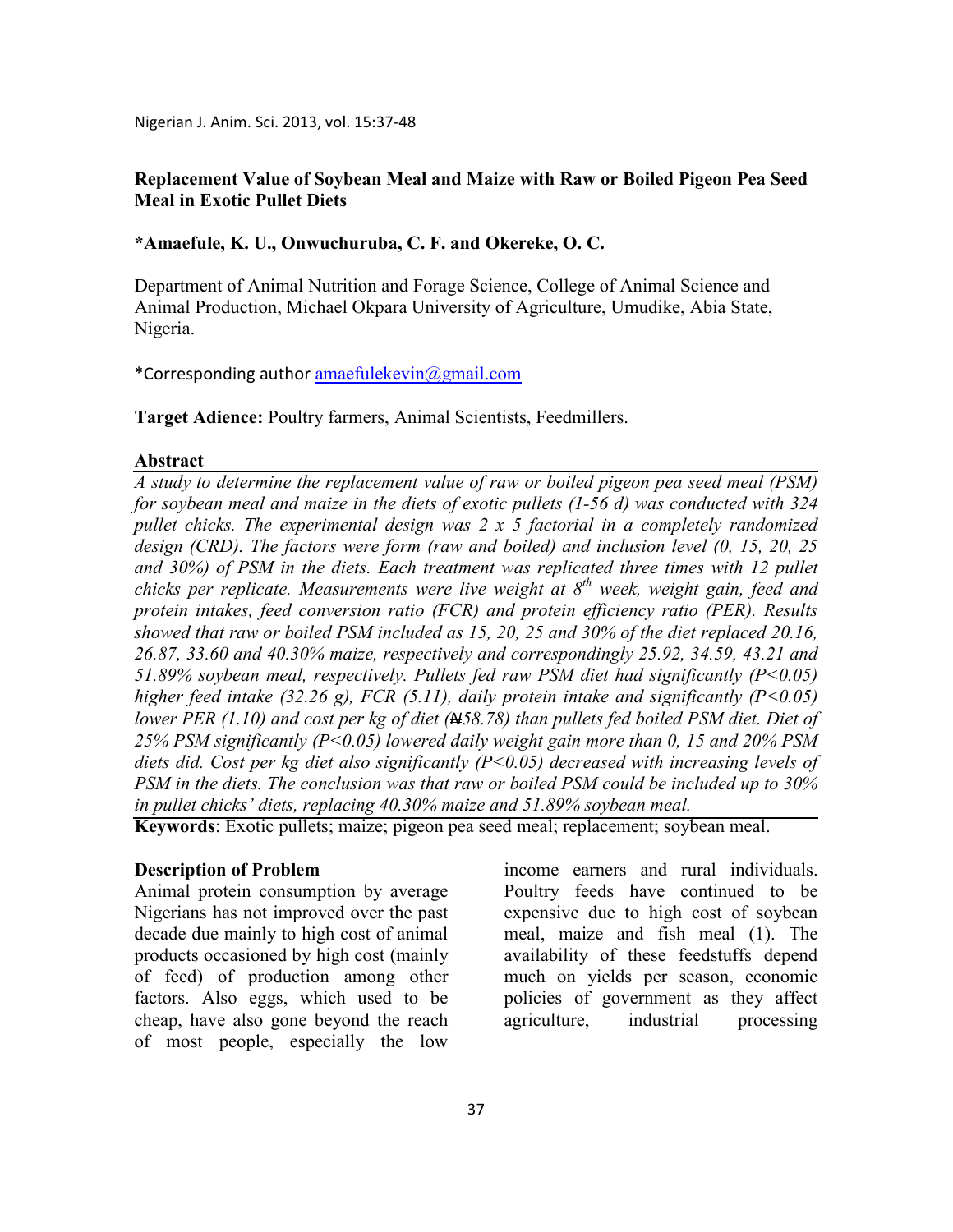activities and importation of raw materials.

Pigeon pea seeds have been identified to have low human food preference and no industrial use as at now in Nigeria (2, 3, 4). It is available in commercial quantities throughout the year and could be sourced in any part of Nigeria and neighboring countries. Previous studies have shown that pigeon pea seeds could be a valuable energy and protein source for broilers  $(2, 1)$  and pullets  $(3, 4)$ ; the result which showed that pullets could be fed 10% raw, boiled, toasted or soaked PSM diets without adverse effect on performance.

However, there is the need to determine the replacement value of pigeon pea seed meal for soybean meal and maize, and also the appropriate inclusion level of raw or boiled PSM that would ensure adequate pullet growth and performance. The objective of this study was to determine the replacement value of raw or boiled pigeon pea seed meal for soybean meal and maize in the diets of exotic hybrid pullets.

### **Materials and Methods**

The study was conducted at the Research and Teaching Poultry Farm, Michael Okpara University of Agriculture, Umudike. Feedstuffs and drugs were procured from Umuahia, Abia State and day-old chicks from Obasanjo Farms, Ottah, Ogun State, Nigeria.

Feed and water were provided *ad libitum* to the birds. Brooding was done with

kerosene stoves placed under galvanized metal hovers while electric bulbs (100 W) provided light at night for additional five hours. The house was a deep litter open-sided one with dwarf walls covered with wire gauze. The chicks were vaccinated against *Gumboro* (7, 21 and 35<sup>th</sup> day) and Newcastle diseases (14, 28) and  $42<sup>nd</sup>$  day), and were also given coccidiostat at  $2<sup>nd</sup>$ ,  $5<sup>th</sup>$  and  $7<sup>th</sup>$  week.

# *Experimental diets*

Raw seeds were cleaned of dust and other unwanted materials, milled with a SKIOLD<sup>R</sup> Feed Mill (SAEBY SKIOLD, Type A4 20222, SAEBY Jernstoberi & Maskinfabrik A, SAEBY-Denmark) to pass through a 2 mm sieve and used to formulate the raw pigeon pea seed meal diets. Boiling of raw seeds in hot water  $(100^{\circ}$ C) was for 30 minutes as described by (4), sun dried and also milled to pass through 2 mm sieve. Each of the raw or boiled PSM was included in the diets at graded levels of 0, 15, 20, 25 and 30%. This gave a total of nine isoenergetic and isonitrogenous diets. The composition of the experimental diets as shown in Table 1 was formulated to meet the nutrient requirements (5) of the pullets.

# *Experimental design and data collection*

The experimental design was 2 x 5 factorial in a completely randomized design (CRD). Each treatment was replicated three times. Three hundred and twenty-four day-old Isa Brown pullet chicks were randomly allotted to nine treatment diets at day old. There were 36 birds per treatment and 12 chicks per replicate.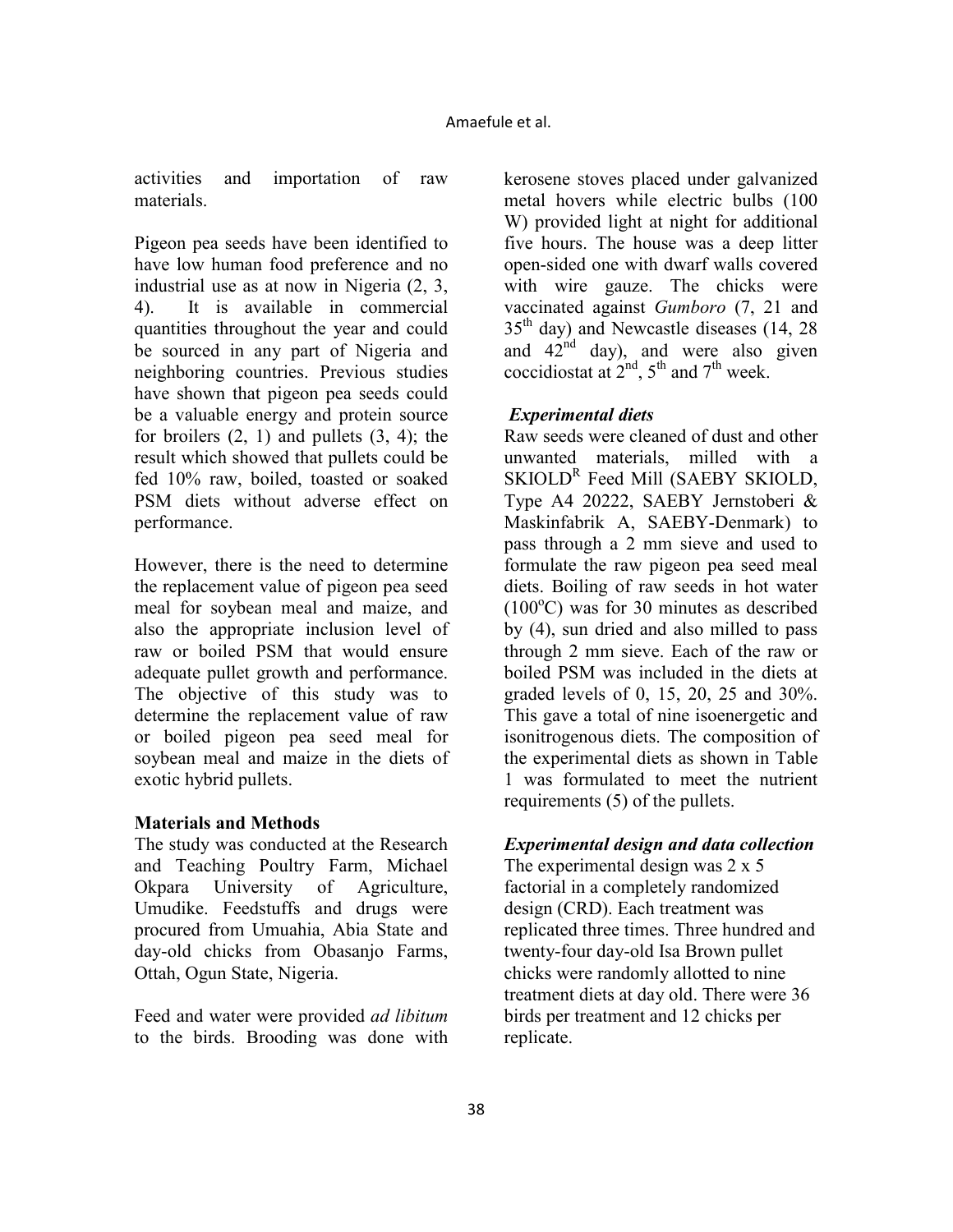The pullets were weighed at the beginning of the experiment and subsequently on a weekly basis. Final live weight minus initial live weight gave weight gain. Feed offered to the birds minus quantity not consumed gave feed intake while a 20 kg top loading weighing scale (Goat Brand® ) was used to weigh feed and birds. Weighing of the birds took place in the morning hours (7.00-8.00 am local time).

# **Chemical and data analyses**

Data collected were subjected to analysis of variance (ANOVA) for a 2 x 5 factorial in a CRD (6). The differences among treatment means were separated using Duncan's Multiple Range Test (7). General Linear Model of SPSS (Version 15.0) was used in the statistical computations.

## **Results and Discussion**  *Results*

The inclusion of 15, 20, 25 and 30% raw or boiled pigeon pea seed meal (PSM) in the pullet diets replaced 20.16, 26.87, 33.60 and 40.30% maize, respectively in the diets and corresponding 25.92, 34.59, 43.21 and 51.89% soybean meal, respectively.

The form of pigeon pea seed meal (raw or boiled) in the pullet diets significantly (P<0.05) influenced all performance indices relative to the control diet as shown in Table 2. Raw PSM diets depressed daily live weight gain of pullets between the  $2<sup>nd</sup>$  and  $3<sup>rd</sup>$  week except 15% raw PSM diet that had similar growth rate with pullets fed control diet while live weight gain generally accelerated from the  $4<sup>th</sup>$  to  $5<sup>th</sup>$ week, with an extension to the  $7<sup>th</sup>$  week by pullets fed 15% raw PSM diet (Figure 1). At the  $8<sup>th</sup>$  week (56 d), the control diet gave the highest live weight gain followed by 20% raw PSM diet. With boiled PSM diets, live weight gain was depressed at the  $3<sup>rd</sup>$  and  $4<sup>th</sup>$  week for pullets fed 20 and 30% boiled PSM diets while for those fed 25% boiled PSM and control diets, live weight depression occurred between the  $6^{th}$  and  $7^{th}$  week (Figure 2).

Pullets fed raw PSM diet had significantly  $(P<0.05)$  higher daily feed intake, feed conversion ratio (FCR), daily protein intake and significantly  $(P<0.05)$ lower protein efficiency ratio (PER) than pullets fed boiled PSM diet (Table 2). Daily feed intake of pullets fed raw or boiled PSM diets increased steadily up to the  $3<sup>rd</sup>$  week and slightly between  $3<sup>rd</sup>$  and 5 th week (Figures 3 and 4). There was a sharp increase in feed consumption by pullets fed raw PSM and control diets between  $5<sup>th</sup>$  and  $6<sup>th</sup>$  week, which thereafter dropped at the  $7<sup>th</sup>$  week (Figure 3). The feed intake pattern of pullets fed boiled PSM diets (Figure 4) differed from that of those fed raw PSM diets from the 5<sup>th</sup> week. Generally, the intake of raw PSM diets peaked at  $6<sup>th</sup>$  week while that of boiled PSM diets was at  $7<sup>th</sup>$  week.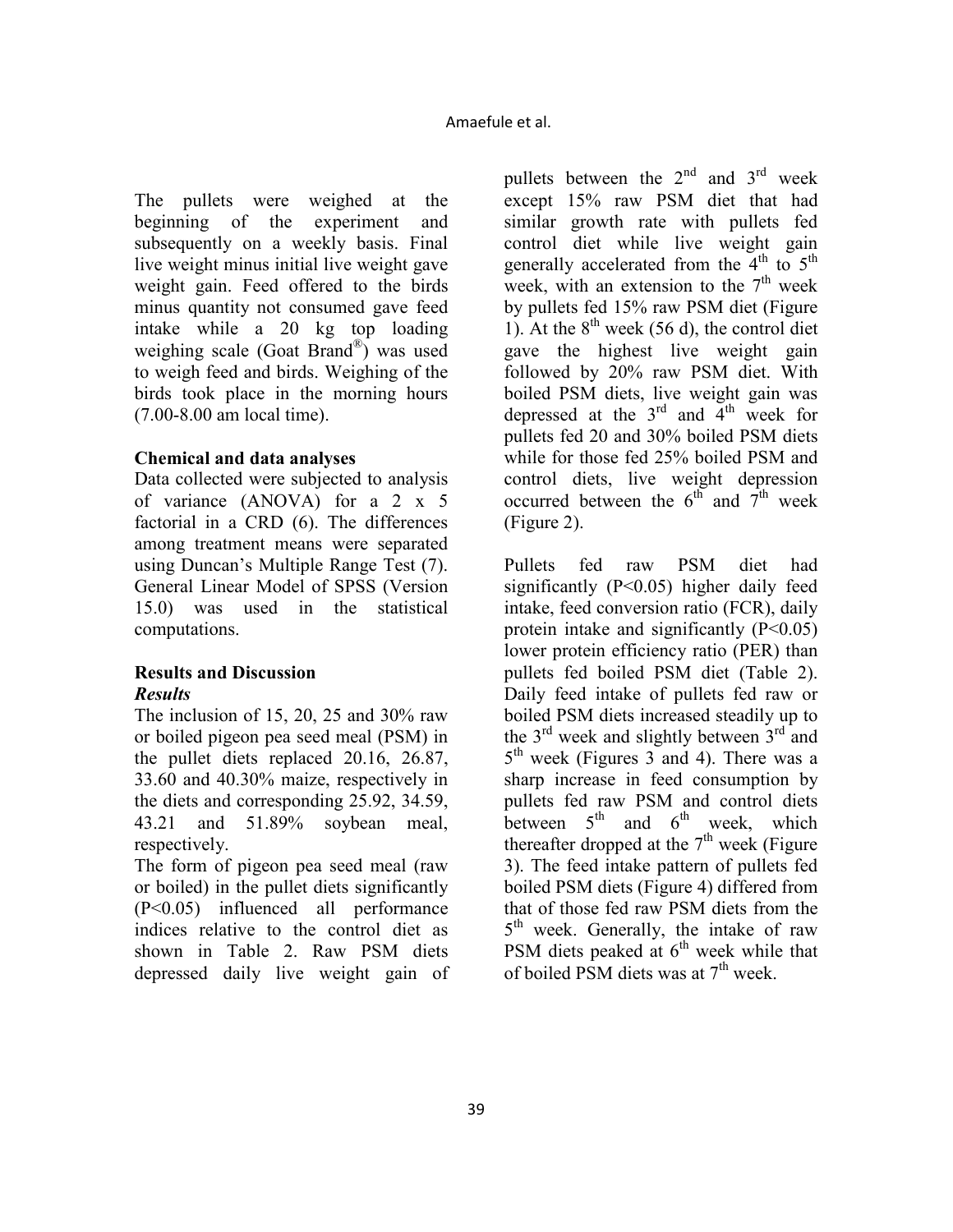| Parameter                               | Raw                   | <b>Boiled</b>      | <b>SEM</b> |
|-----------------------------------------|-----------------------|--------------------|------------|
| Initial live weight (g)                 | 42.62                 | 42.68              | 0.24       |
| Live weight at $8^{\text{th}}$ week (g) | 415.48                | 424.83             | 8.07       |
| Daily weight gain (g)                   | 6.59                  | 6.83               | 0.15       |
| Daily feed intake (g)                   | 32.58 <sup>a</sup>    | $29.26^{b}$        | 0.31       |
| Feed conversion ratio (FCR)             | 5.00 <sup>a</sup>     | $4.31^{b}$         | 0.12       |
| Daily protein intake (g)                | 5.86 <sup>a</sup>     | $5.27^{b}$         | 0.06       |
| Protein efficiency ratio (PER)          | $1.13^{b}$            | $1.30^a$           | 0.03       |
| Cost:                                   |                       |                    |            |
| Cost per kg diet (Naira)                | $60.22^{b}$           | 60.94 <sup>a</sup> | 0.00       |
| Total feed intake (g)                   | 1824.55 <sup>a</sup>  | $1638.39^{b}$      | 17.15      |
| Total feed cost (Naira)                 | 106.15 <sup>a</sup>   | $93.89^{b}$        | 1.04       |
| Total weight gain (g)                   | 372.86                | 382.15             | 7.10       |
| Cost per kg weight gain (Naira)         | $299.87$ <sup>a</sup> | $262.81^{b}$       | 8.28       |

|                                       | Table 2: Effect of Form of pigeon pea seed meal in the diet on Performance |
|---------------------------------------|----------------------------------------------------------------------------|
| and feed cost of pullets (1-8 weeks). |                                                                            |

a, b, c: Means in the same row followed by different superscripts are significantly  $(P<0.05)$ different. SEM = Standard Error of Mean. \$1 = 156.00 Naira



**Fig. 1: Average Daily weight gain of Exotic Pullets fed graded levels of raw pigeon pea seed meal diets.**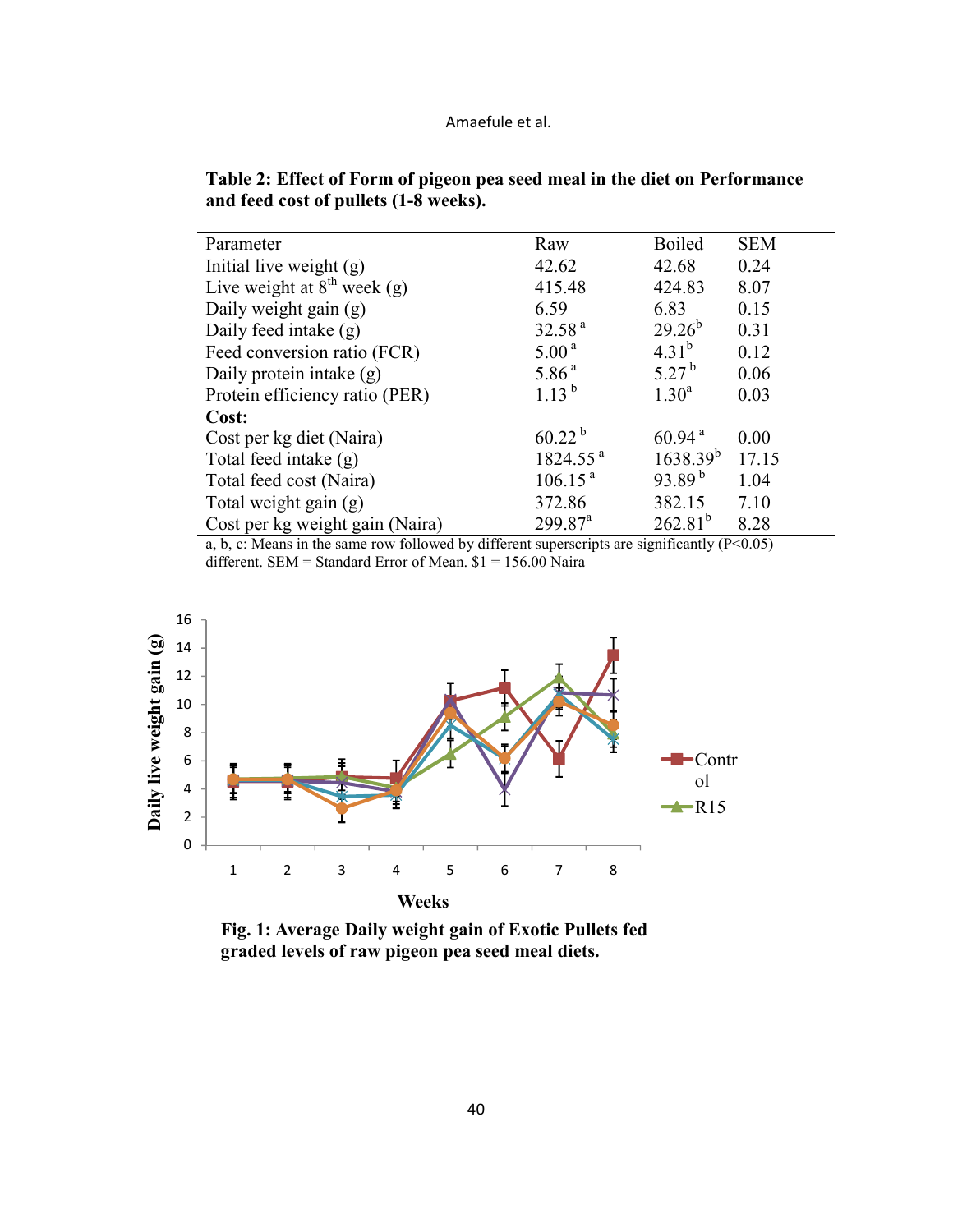

**Figure 2: Average Daily weight gain of Exotic Pullets fed graded levels of boiled pigeon pea seed meal diets.**

Raw PSM diet also had significantly (P<0.05) lower cost per kg feed than boiled PSM and control diets (Table 2). Pullets fed raw PSM had significantly (P<0.05) higher total feed cost than pullets fed boiled PSM diet. Also, the cost per kg live weight gain of pullets fed

raw PSM diets was significantly  $(P<0.05)$ higher than that of pullets fed boiled PSM diet. Pullets fed raw or boiled PSM diet did not differ among each other in live weight at 8<sup>th</sup> week and daily weight gain.



**Figure 3: Average Daily Feed Intake of Exotic Pullets fed graded levels of raw pigeon pea seed meal diets.**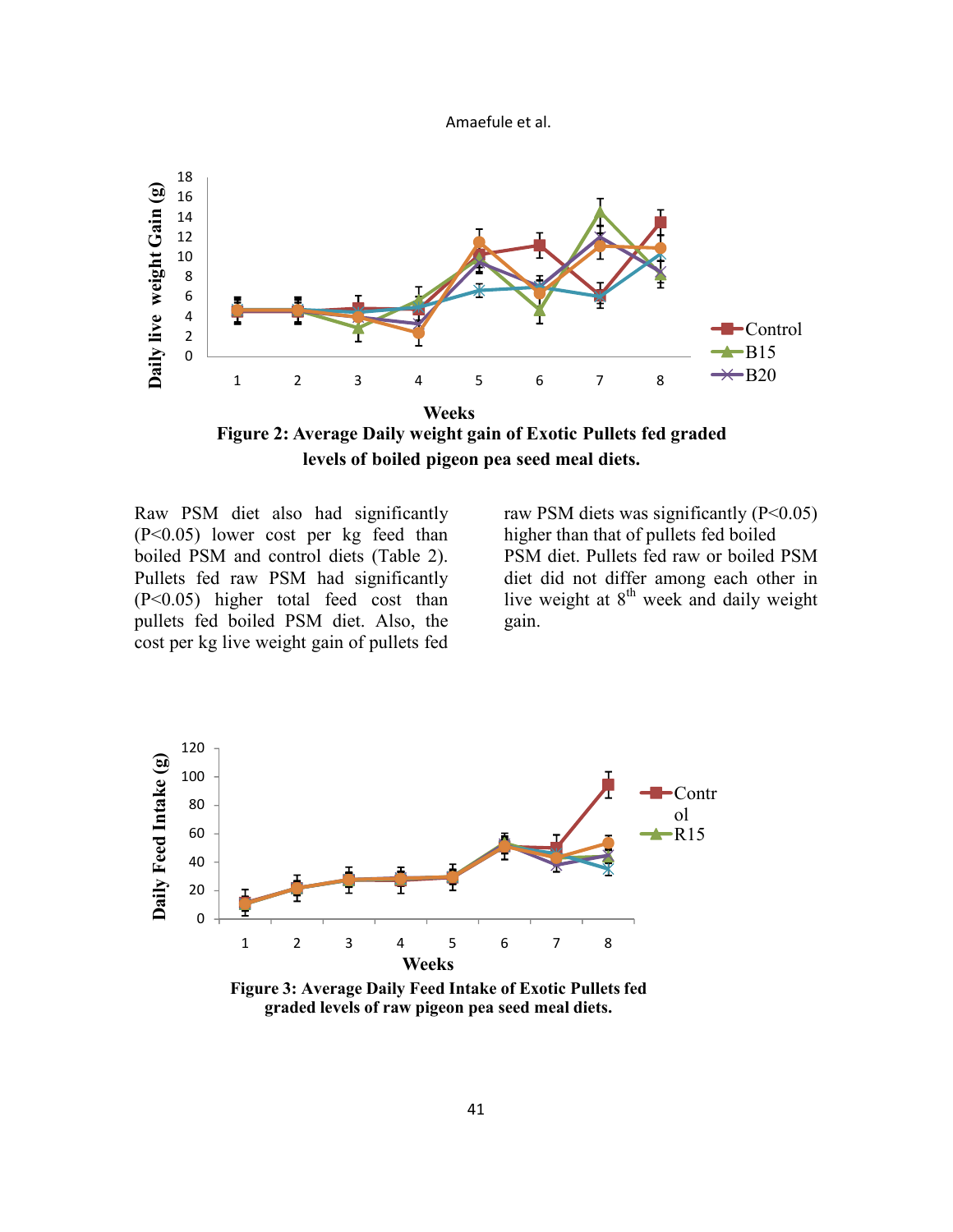Raw PSM diet also had significantly (P<0.05) lower cost per kg feed than boiled PSM and control diets (Table 2). Pullets fed raw PSM had significantly (P<0.05) higher total feed cost than pullets fed boiled PSM diet. Also, the cost per kg live weight gain of pullets fed

raw PSM diets was significantly  $(P<0.05)$ higher than that of pullets fed boiled PSM diet. Pullets fed raw or boiled PSM diet did not differ among each other in live weight at 8<sup>th</sup> week and daily weight gain.



**Figure 4: Average Daily feed intake of Exotic Pullets fed graded levels of boiled pigeon pea seed meal diets.**

The effect of inclusion level of PSM in the pullet diets on performance and cost is shown in Table 3. There were no significant (P>0.05) differences among the pullets fed diets containing 20, 25 and 30% PSM diets in all the performance and cost indices measured. Pullets fed 25% PSM diet had significantly  $(P<0.05)$ lower daily weight gain and total feed cost than those fed 0% (control) and 15%

PSM diets. There were no significant (P>0.05) differences among pullets fed diets of various levels of PSM and control in FCR, and cost per kg live weight gain of pullets. Cost per kg feed significantly  $(P<0.05)$  decreased with increase in the inclusion level of PSM in the diets. The diet of 0% PSM also produced significantly (P<0.05) higher daily feed and protein intakes, and total feed cost than 15% PSM diet.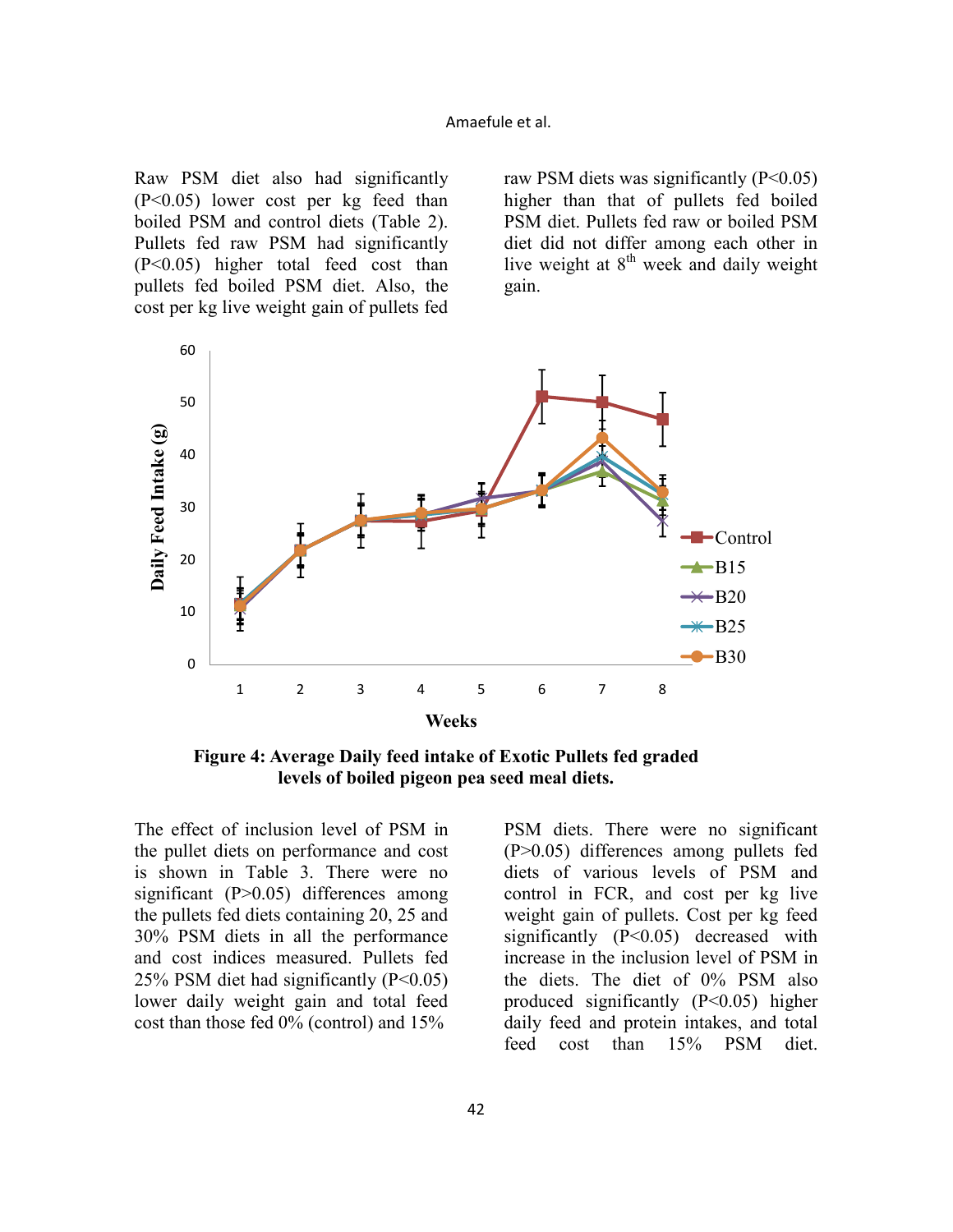| Parameter                          | $0\%$               | 15%               | 20%                  | 25%                 | 30%                 | <b>SEM</b> |
|------------------------------------|---------------------|-------------------|----------------------|---------------------|---------------------|------------|
| Initial live weight $(g)$          | 42.73               | 42.60             | 42.55                | 42.73               | 42.65               | 0.38       |
| Live weight at $8th$ week (g)      | 461.11 <sup>a</sup> | $424.31^{ab}$     | $416.06^{b}$         | $386.11^{b}$        | 413.20 <sup>b</sup> | 12.75      |
| Daily weight gain (g)              | 7.47 <sup>a</sup>   | $6.82^{ab}$       | $6.67$ <sup>bc</sup> | $5.97^{\circ}$      | $6.62^{bc}$         | 0.23       |
| Daily feed intake (g)              | 33.88 <sup>a</sup>  | $30.03^{b}$       | 29.89 <sup>b</sup>   | $29.78^{b}$         | $31.01^{b}$         | 0.48       |
| Feed conversion ratio              | 4.54                | 4.45              | 4.50                 | 5.03                | 4.75                | 0.19       |
| Daily protein intake (g)           | $6.10^{a}$          | 5.41 $^{\rm b}$   | 5.38 $^{b}$          | 5.36 $^{b}$         | 5.58 $^{b}$         | 0.09       |
| Protein efficiency ratio           | $1.23^{ab}$         | 1.28 <sup>a</sup> | $1.25^{ab}$          | $1.12^{b}$          | $1.20^{ab}$         | 0.05       |
| Cost:                              |                     |                   |                      |                     |                     |            |
| Cost per kg diet (Naira)           | 65.99 <sup>a</sup>  | $61.48^{b}$       | 59.98 $^{\circ}$     | 58.48 <sup>d</sup>  | 56.98 $^{\circ}$    | 0.00       |
| Total feed intake (kg)             | 1.90 <sup>a</sup>   | 1.68 <sup>b</sup> | $1.67^b$             | $1.67^{b}$          | $174^{b}$           | 0.03       |
| Total feed cost (Naira)            | 125.19 <sup>a</sup> | $103.36^{b}$      | $100.37^{bc}$        | 97.49 <sup>c</sup>  | $98.87^{bc}$        | 1.64       |
| Total weight gain (g)              | 418.38 <sup>a</sup> | $381.70^{ab}$     | $373.51^{b}$         | 343.39 <sup>b</sup> | $370.55^{b}$        | 12.76      |
| Cost $kg^{-1}$ weight gain (Naira) | 299.59              | 273.46            | 269.49               | 293.76              | 270.41              | 11.22      |

**Table 3: Effect of Inclusion level of pigeon pea seed meal in the diet on performance and feed cost of pullets (1-8 weeks).** 

a, b, c: Means in the same row followed by different superscripts are significantly  $(P<0.05)$  different. SEM = Standard Error of Mean. \$1 = 156.00 Naira

There were significant  $(P<0.05)$ interaction effect of form (raw or boiled) and inclusion level of PSM in the diets on the performance of pullets for all the parameters measured (Table 4). Pullets fed 25% raw or boiled PSM diet had live weight at  $8<sup>th</sup>$  week and daily weight gain that was significantly  $(P<0.05)$  lower than that of pullets fed 0% PSM (control) diet. The intake of diets of all levels of boiled PSM was significantly  $(P<0.05)$ 

lower than those of raw PSM diets. Also, at 30% inclusion level, raw PSM diet gave a significantly (P<0.05) higher feed conversion ratio (FCR) than boiled PSM diet, and consequently, significantly (P<0.05) lower protein efficiency ratio (PER) than boiled PSM diet. At all inclusion levels of PSM in the diets except 0%, pullets fed raw PSM diets had significantly (P<0.05) higher protein intake than those fed boiled PSM diets.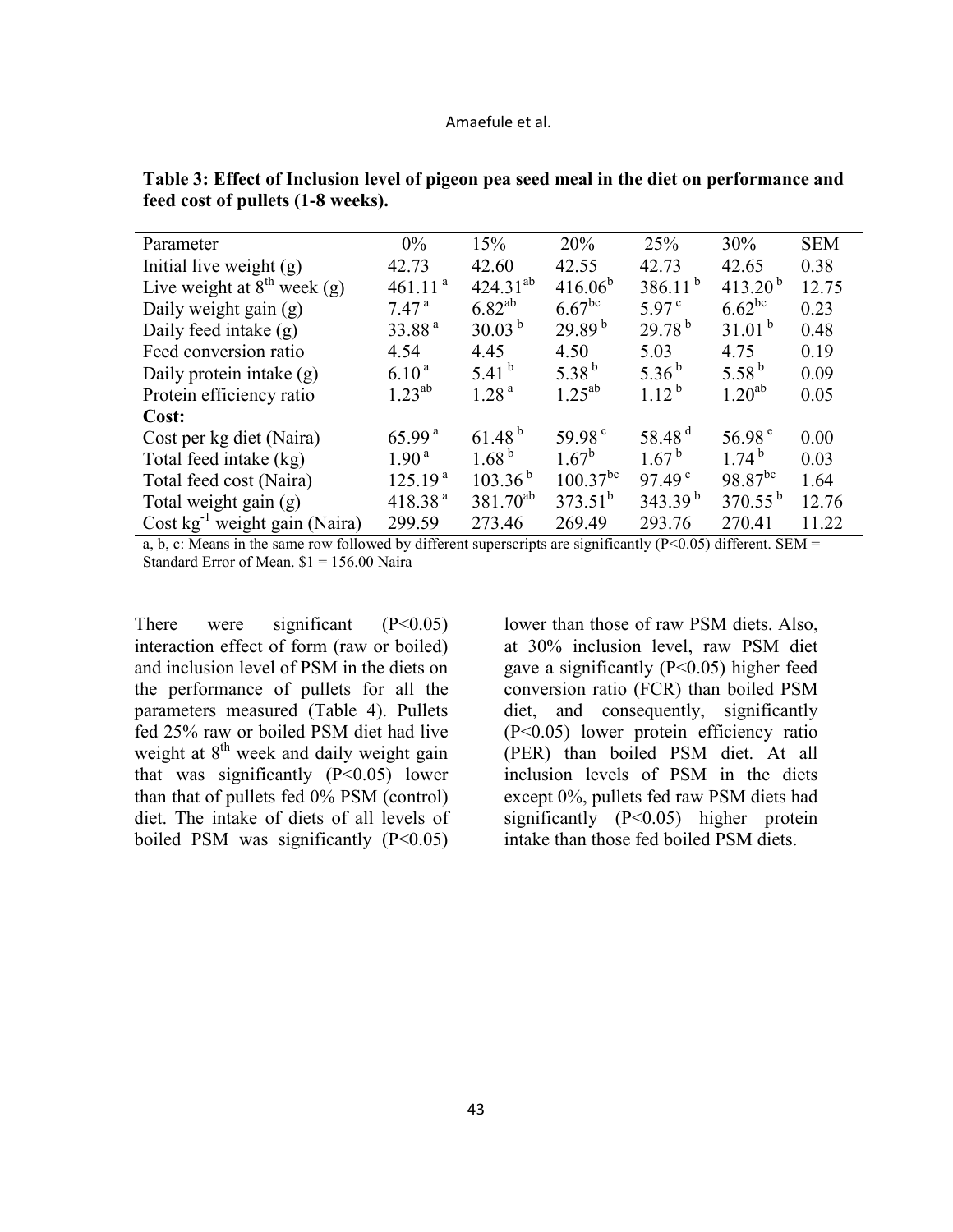| Parameter                      |               | $0\%$               | 15%                   | 20%                   | 25%                   | 30%                 | Mean              |
|--------------------------------|---------------|---------------------|-----------------------|-----------------------|-----------------------|---------------------|-------------------|
| Initial live weight (g)        | Raw           | 42.73               | 42.57                 | 42.44                 | 42.76                 | 42.62               | 42.62             |
|                                | <b>Boiled</b> | 42.73               | 42.64                 | 42.66                 | 42.69                 | 42.68               | 42.68             |
|                                | Mean          | 42.73               | 42.61                 | 42.55                 | 42.73                 | 42.65               |                   |
|                                | <b>SEM</b>    | $F = 0.24$          | $IL = 0.38$           | $F \times IL =$       | 0.51                  |                     |                   |
| Weight at 8 <sup>th</sup> week | Raw           | 461.11 <sup>a</sup> | $419.44^{ab}$         | $414.90^{ab}$         | $387.50^{b}$          | $394.45^{b}$        | 415.48            |
| (g)                            | <b>Boiled</b> | 461.11 <sup>a</sup> | $429.17^{ab}$         | $417.22^{ab}$         | $384.72^{b}$          | $431.94^{ab}$       | 424.83            |
|                                | Mean          | 461.11 <sup>a</sup> | $424.31^{ab}$         | $416.06^{b}$          | $386.11^{b}$          | 413.20 $^{\rm b}$   |                   |
|                                | <b>SEM</b>    | $F = 8.07$          | $IL=12.75$            | $F \times IL =$       | 18.57                 |                     |                   |
| Daily weight gain (g)          | Raw           | 7.47 <sup>a</sup>   | $6.73$ <sup>abc</sup> | $6.65$ <sup>abc</sup> | 5.83 <sup>c</sup>     | $6.28^{bc}$         | 6.59              |
|                                | <b>Boiled</b> | $7.47^{\rm a}$      | 6.91 <sup>abc</sup>   | 6.69 <sup>abc</sup>   | $6.11^{bc}$           | $6.95^{ab}$         | 6.83              |
|                                | Mean          | 7.47 <sup>a</sup>   | $6.82^{ab}$           | $6.67$ <sup>bc</sup>  | $5.97^{\circ}$        | $6.62^{bc}$         |                   |
|                                | <b>SEM</b>    | $F = 0.15$          | $IL = 0.23$           | $F \times IL =$       | 0.34                  |                     |                   |
| Daily feed intake (g)          | Raw           | 33.88 <sup>a</sup>  | $32.43^{ab}$          | $31.81^{ab}$          | $31.41^{b}$           | 33.37 <sup>ab</sup> | $32.58^{a}$       |
|                                | <b>Boiled</b> | 33.88 <sup>a</sup>  | $27.64^{\circ}$       | $27.97^{\text{c}}$    | $28.16^{\circ}$       | $28.65^{\circ}$     | $29.26^{b}$       |
|                                | Mean          | 33.88 <sup>a</sup>  | $30.03^{b}$           | $29.89^{b}$           | $29.78^{b}$           | 31.01 <sup>b</sup>  |                   |
|                                | <b>SEM</b>    | $F = 0.31$          | $IL = 0.48$           | $F \times IL =$       | 0.80                  |                     |                   |
| Feed conversion                | Raw           | $4.54^{bc}$         | 4.89 <sup>abc</sup>   | 4.80 <sup>abc</sup>   | 5.43 <sup>a</sup>     | $5.31^{ab}$         | 5.00 <sup>a</sup> |
| ratio                          | <b>Boiled</b> | $4.54^{bc}$         | 4.01 <sup>c</sup>     | 4.19 <sup>c</sup>     | $4.62$ <sup>abc</sup> | 4.19 <sup>c</sup>   | $4.31^{b}$        |
|                                | Mean          | 4.54                | 4.45                  | 4.50                  | 5.03                  | 4.75                |                   |
|                                | <b>SEM</b>    | $F = 0.12$          | $IL = 0.19$           | $F \times IL =$       | 0.30                  |                     |                   |
| Daily protein intake           | Raw           | $6.10^{a}$          | $5.84^{ab}$           | $5.72^{ab}$           | $5.65^{\rm b}$        | 6.01 <sup>ab</sup>  | $5.86^{\circ}$    |
| (g)                            | <b>Boiled</b> | $6.10^{a}$          | 4.97 <sup>c</sup>     | 5.03 <sup>c</sup>     | 5.07 <sup>c</sup>     | 5.16 <sup>c</sup>   | $5.27^{b}$        |
|                                | Mean          | 6.10 <sup>a</sup>   | 5.41 $^{\rm b}$       | 5.38 $^{b}$           | $5.36^{b}$            | 5.58 $^{\rm b}$     |                   |
|                                | <b>SEM</b>    | $F = 0.06$          | $IL = 0.09$           | $F \times IL =$       | 0.14                  |                     |                   |
| Protein efficiency             | Raw           | 1.23 <sup>abc</sup> | $1.16^{bc}$           | $1.16^{bc}$           | 1.03 <sup>c</sup>     | 1.05 <sup>c</sup>   | $1.13^{a}$        |
| ratio                          | <b>Boiled</b> | 1.23 <sup>abc</sup> | 1.39 <sup>a</sup>     | $1.33^{ab}$           | 1.21 <sup>abc</sup>   | $1.35^{ab}$         | $1.30^{b}$        |
|                                | Mean          | $1.23^{ab}$         | 1.28 <sup>a</sup>     | $1.25^{ab}$           | $1.12^{b}$            | $1.20^{ab}$         |                   |
|                                | <b>SEM</b>    | $F = 0.03$          | $IL = 0.05$           | $F \times IL =$       | 0.07                  |                     |                   |

**Table 4: Effect of Interaction between Form of pigeon pea seed meal and inclusion levels in the diets on pullet (1-8 weeks) performance.** 

a b, c, d, e, f, g, h, i: Means in the same row followed by different superscripts are significantly (P<0.05) different. SEM = Standard Error of Mean.  $F = Form$ ; IL = Inclusion Level; F x IL = Form x Inclusion Level interaction.

The effect of interaction between form of PSM and inclusion level of PSM in the diets on cost is shown in Table 5. The 0% PSM (control) diet had significantly (P<0.05) higher cost per kg diet than

either raw or boiled PSM diet at any other level of inclusion. Increase in the level of inclusion of either raw or boiled PSM in the diets also significantly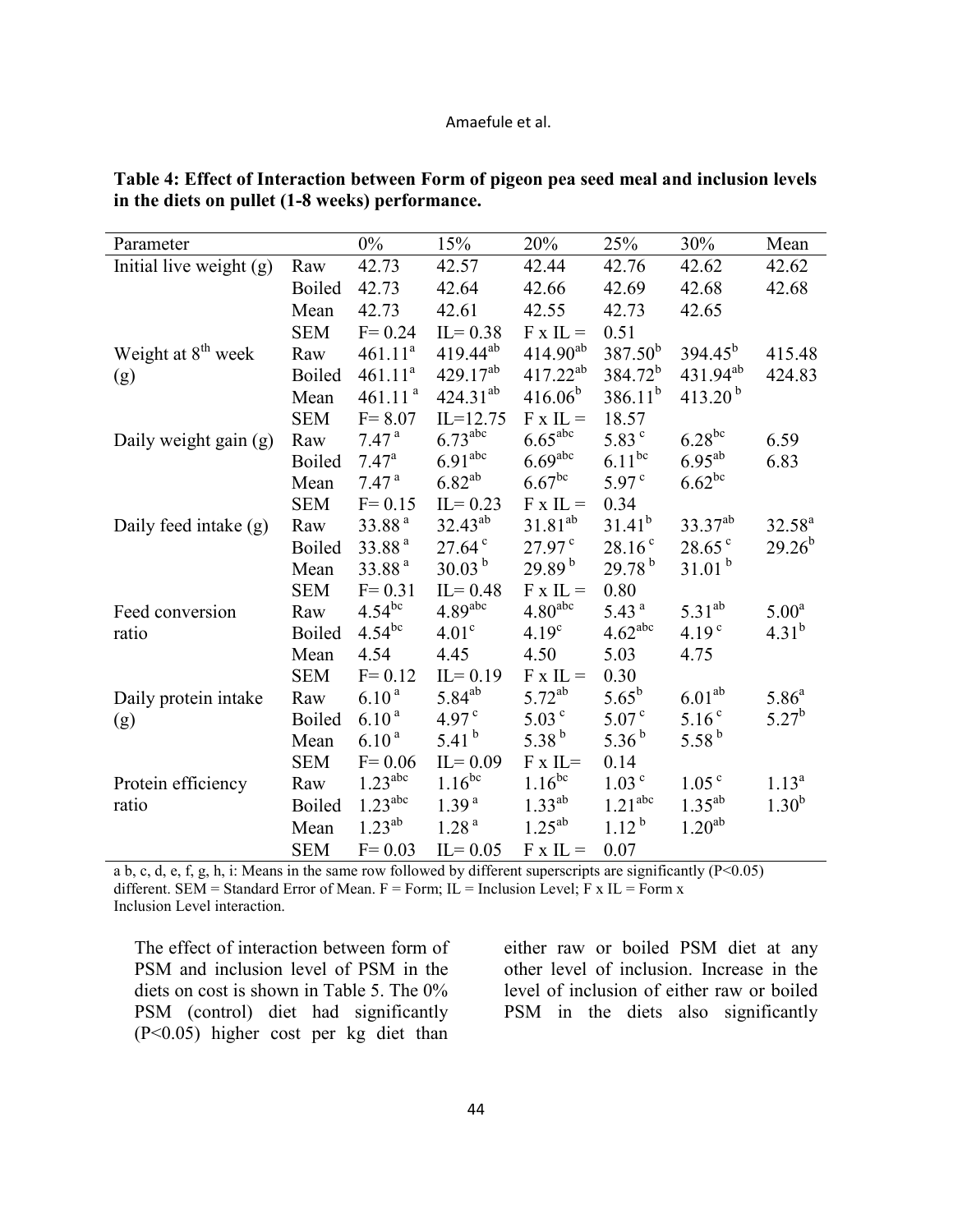(P<0.05) reduced the cost (Naira/kg) of the diets.

Pullets fed 15, 20, 25 and 30% boiled PSM diets had non-significant (P>0.05) differences in their total feed cost, all of which were significantly  $(P<0.05)$  lower than that of pullets fed 0% PSM diet while for those fed raw, pullets fed 25% PSM diet had significantly  $(P<0.05)$ lower total feed cost than those fed 0 and 15% PSM diets.

| Table 5: Effect of Interaction between Form of pigeon pea seed meal and inclusion level in |  |  |
|--------------------------------------------------------------------------------------------|--|--|
| the diets on feed cost of pullets.                                                         |  |  |

| Parameter                       |               | $0\%$              | 15%                  | 20%                             | 25%                   | 30%                | Mean                  |
|---------------------------------|---------------|--------------------|----------------------|---------------------------------|-----------------------|--------------------|-----------------------|
| Cost per kg feed $(\mathbb{N})$ | Raw           | 65.99 <sup>a</sup> | $61.18^{\circ}$      | $\overline{59.58}$ <sup>e</sup> | 57.98 <sup>g</sup>    | 56.38 <sup>1</sup> | $60.22^{b}$           |
|                                 | <b>Boiled</b> | 65.99 <sup>a</sup> | $61.78^{b}$          | 60.38 <sup>d</sup>              | 58.98 <sup>f</sup>    | 57.58 $^{\rm h}$   | $60.94^{\text{a}}$    |
|                                 | Mean          | 65.99 <sup>a</sup> | 61.48 <sup>b</sup>   | 59.98 <sup>c</sup>              | 58.48 $d$             | 56.98 $^{\circ}$   |                       |
|                                 | <b>SEM</b>    | $F = 0.00$         | $IL=0.00$            | $F \times IL =$                 | 0.01                  |                    |                       |
| Total feed intake (kg)          | Raw           | 1.90 <sup>a</sup>  | $1.82^{ab}$          | $1.78^{ab}$                     | $1.76^{b}$            | $1.87^{ab}$        | 1.82 <sup>a</sup>     |
|                                 | <b>Boiled</b> | 1.90 <sup>a</sup>  | $1.55^{\circ}$       | 1.57 <sup>c</sup>               | 1.58 <sup>c</sup>     | 1.60 <sup>c</sup>  | $1.64^{b}$            |
|                                 | Mean          | 1.90 <sup>a</sup>  | 1.68 <sup>b</sup>    | $1.67^b$                        | 1.67 <sup>b</sup>     | $1.74^{b}$         |                       |
|                                 | <b>SEM</b>    | $F = 0.02$         | $IL=0.03$            | $F \times IL =$                 | 0.04                  |                    |                       |
| Total feed cost $(\mathbb{N})$  | Raw           | $125.19^{a}$       | $111.12^{b}$         | $106.15^{bc}$                   | $101.98^{cd}$         | $105.37^{bc}$      | $106.15^a$            |
|                                 | <b>Boiled</b> | $125.19^{a}$       | $95.60^{de}$         | 94.58 $^{\circ}$                | 92.99 <sup>e</sup>    | 92.37 <sup>e</sup> | $93.89^{b}$           |
|                                 | Mean          | $125.19^{a}$       | 103.36 <sup>b</sup>  | $100.37^{bc}$                   | 97.49 <sup>c</sup>    | 98.87bc            |                       |
|                                 | <b>SEM</b>    | $F=1.04$           | $IL=1.64$            | $F \times IL =$                 | 2.34                  |                    |                       |
| Total weight gain (g)           | Raw           | $418.38^{a}$       | 376.88 <sup>ab</sup> | $372.45^{ab}$                   | $344.74^b$            | $351.83^{b}$       | 372.86                |
|                                 | <b>Boiled</b> | 418.38 $^{a}$      | $386.53^{ab}$        | $374.56^{ab}$                   | $342.03^b$            | $389.27^{ab}$      | 382.15                |
|                                 | Mean          | 418.38 $a$         | $381.70^{ab}$        | $373.51^{b}$                    | $343.39^{b}$          | $370.55^{b}$       |                       |
|                                 | <b>SEM</b>    | $F = 7.10$         | $IL=12.76$           | $F \times IL =$                 | 18.52                 |                    |                       |
| Cost/kg LW gain (A)             | Raw           | $299.59^{ab}$      | $299.17^{ab}$        | $286.18^{abc}$                  | $314.83^a$            | $299.57^{ab}$      | $299.87$ <sup>a</sup> |
|                                 | <b>Boiled</b> | $299.59^{ab}$      | $247.74^{bc}$        | $252.79^{bc}$                   | 272.68 <sup>abc</sup> | $241.26^{\circ}$   | $262.81^{b}$          |
|                                 | Mean          | 299.59             | 273.46               | 269.49                          | 293.76                | 270.41             |                       |
|                                 | <b>SEM</b>    | $F = 8.28$         | $IL=11.22$           | $F \times IL =$                 | 16.56                 |                    |                       |

a b, c, d, e, f, g, h, i Means in the same row followed by different superscripts are significantly (P<0.05) different.  $SEM = Standard Error of Mean$ .  $F = Form$ ; IL = Inclusion Level; F x IL = Form x Inclusion Level interaction. LW = Live weight.  $$1 = 156.00$  Naira

#### *Discussion*

The stepwise increase in the inclusion level of raw or boiled pigeon pea seed meal (PSM) in the diets of pullet chicks

from 15 to 30% led to about 6.70% decrease in the requirement of maize and 8.60% decrease in the quantity required of soybean meal for each 5% increase in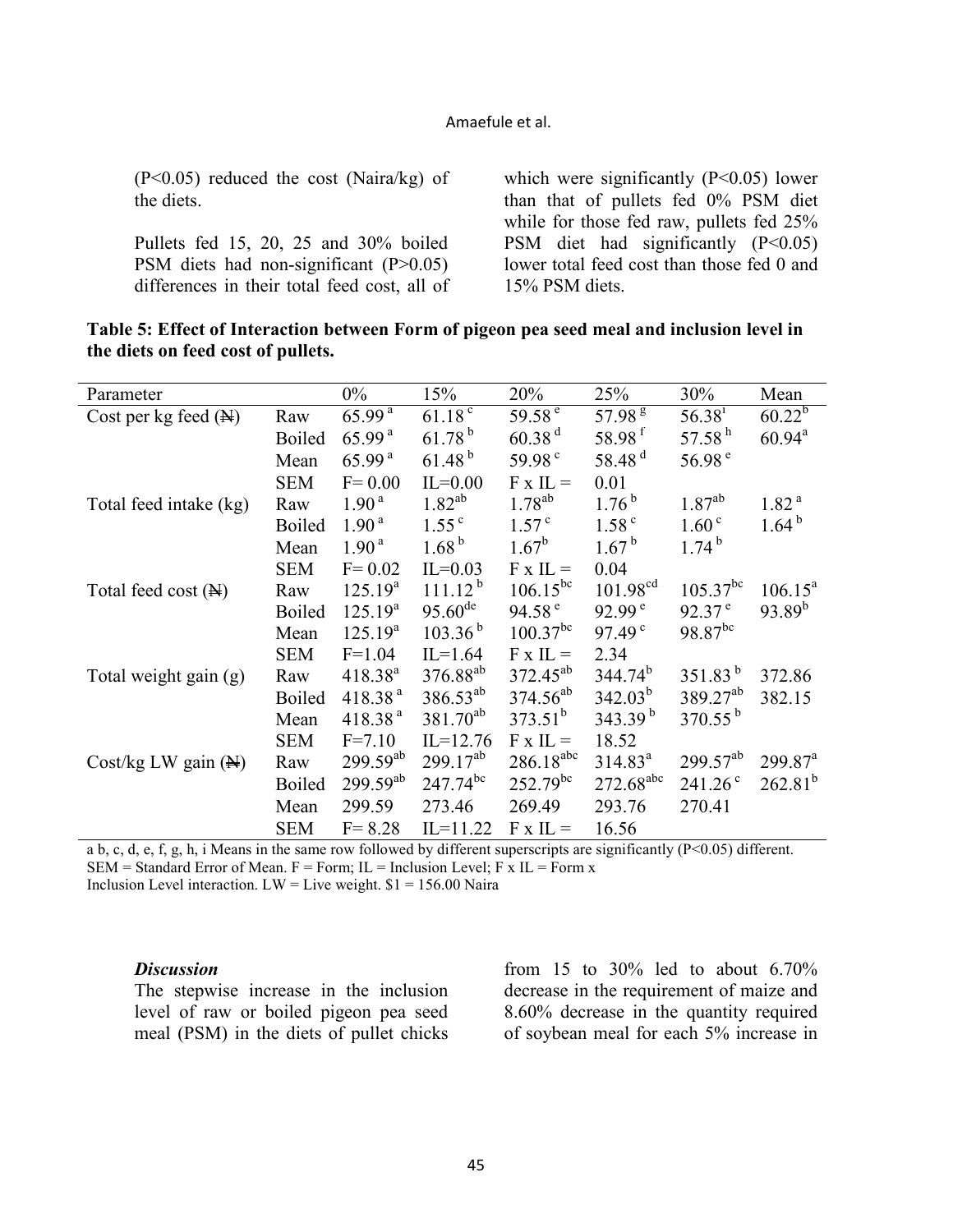the inclusion level of PSM in the diets. At 30% inclusion level, raw or boiled PSM could replace 40.30 and 51.89% maize and soybean meal, respectively by weight showing that raw or boiled PSM could be a good energy and protein source in pullet diets as has been reported  $by (4)$ .

Exotic pullets fed boiled PSM diets had no superior daily weight gain and live weight at  $8<sup>th</sup>$  week of life over those fed raw PSM diets, thus confirming the earlier report by (4) that Bovan Nera pullets fed raw, boiled or other processed forms of PSM diets had non-significant differences in their daily weight gain and final live weight at 56 days. The PSM diets were not inferior to the 0% PSM (control) diet suggesting that PSM is as good as maize and soybean meal in energy and protein supply. The depression of daily live weight gain between the  $2<sup>nd</sup>$  and  $4<sup>th</sup>$  week could be attributed to use of dietary nutrients for feather development and maintenance of homeostasis rather than muscle or tissue growth as reported by (8). This period may also correspond to the beginning of the second molt of the pullets (9).

The increase in the consumption of raw PSM diet when compared with the boiled PSM diet could be an attempt by the pullets to meet nutrient requirements from a diet that contained some antinutritional substances (10; 11; 12; 13) as has been observed with broilers  $(2; 14)$ . However, the higher intake of the control diet relative to the PSM diets could be due to higher growth rate (daily weight

gain) of the pullets. These results of feed intake are contrary to earlier results obtained with Bovan Nera pullets (4) that there were no significant differences in feed intake of pullets fed raw or boiled PSM diets. This could be attributed to differences in the genotype of the pullets as Isa Brown pullets were used in this study.

The boiling of pigeon pea seeds for pullet diets increased the cost per kg of diet relative to the raw seed meal diet pointing out the economic importance of boiling the seeds apart from the biological significance. This increase in cost per kg of diet in association with feed intake pattern could not increase total feed cost and feed cost per kg live weight gain of the pullets fed boiled PSM diet. This suggests that it is more economical to boil pigeon pea seeds for pullet diets than using the raw seed meal form. It could also be observed that raw PSM diet gave lower total feed cost than the 0% PSM diet while the two had similar cost per kg live weight gain suggesting that despite differences in feed intake and daily weight gain, the feed cost of raising pullets to  $8<sup>th</sup>$  week was the same with respect to raw or control diets. These observations had been made by (4).

Pullets fed 25% PSM diet had inferior daily weight gain compared to those fed other diets, although this did not influence other performance indices measured. This suggests that pullet chicks could perform well with as high as 30% PSM diet. The superior performance shown by pullets fed control diet over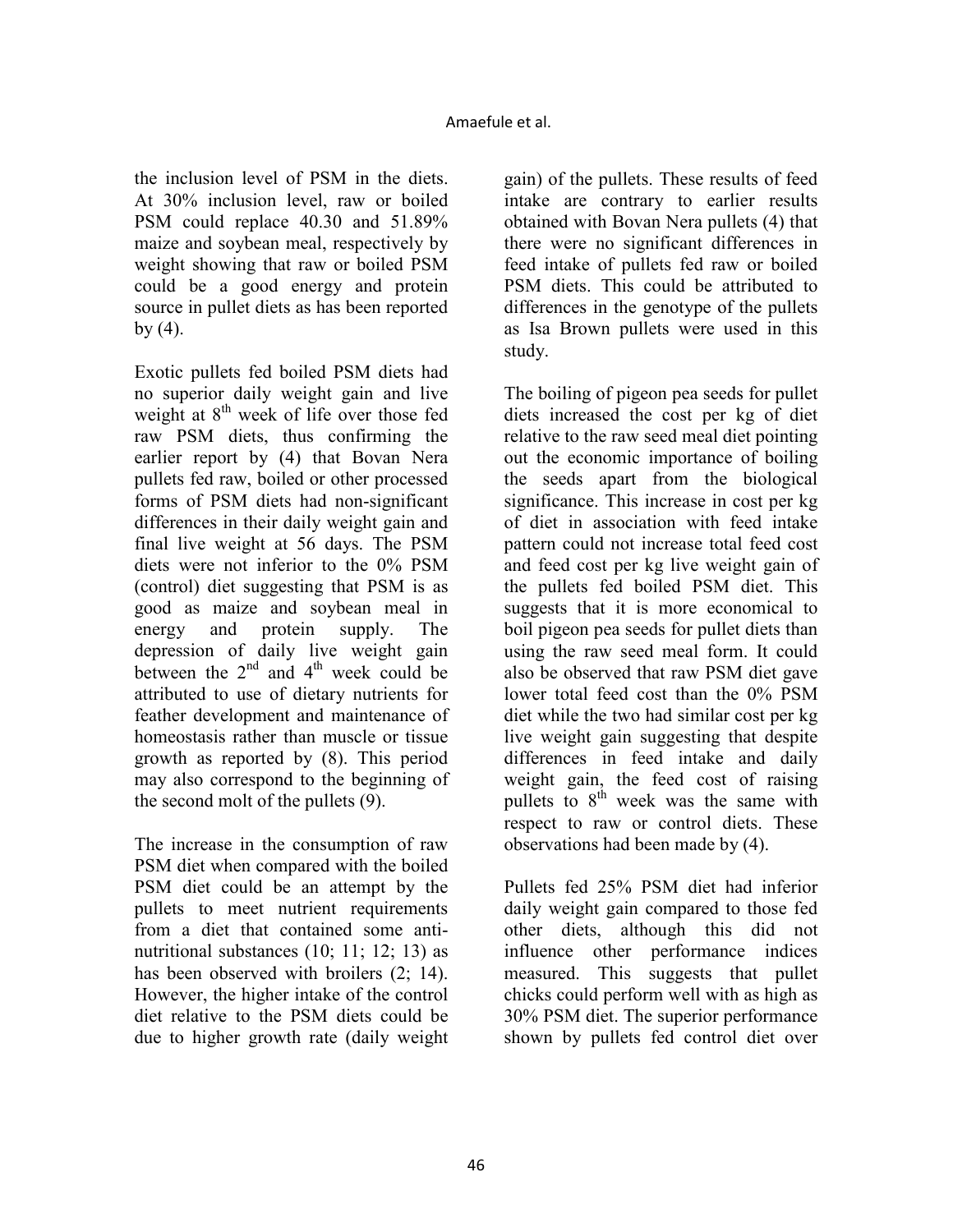those fed raw PSM diet could be due to the presence of anti-nutritional substances in PSM (12; 13). However, these differences could not influence feed conversion ratio (FCR) and protein efficiency ratio (PER) of pullets fed control diet relative to those fed PSM diets. PSM diets reduced total feed cost with the greatest reduction by 25% PSM diet probably due to lower feed intake of the pullets. However, cost per kg live weight gain was not affected even when the PSM diets were compared with the control diet. This could be an indication that pullet chicks (1-56 d) could be fed diet of up to 30% PSM without adverse effect on performance and feed cost.

Boiled PSM, irrespective of the level in the diets reduced feed and protein intakes and this was attributed to the differences in the two forms (raw or boiled) of PSM in feed and protein intakes of the pullets.

# **Conclusion and application**

- 1. Raw or boiled PSM could replace 40.30% of maize and 51.89% of soybean meal in a pullet chick diet.
- 2. Raw PSM diets could increase daily feed and protein intakes, FCR but also could reduce feed cost.
- 3. Pullet chicks (1-56 d) could be fed diet of up to 30% raw or boiled PSM without adverse effect on performance.

# **Acknowledgement**

The Research Grant (**B/2590-2**) given to the corresponding author by International But these could not affect other performance indices in the same pattern suggesting that either raw or boiled PSM could be included in the diet of pullets at any of the levels with the expectation that feed and protein intakes shall be influenced.

It was of interest to note that the control diet was not superior to raw or boiled PSM included at any of the levels in the diets, especially when one looked at the FCR and PER obtained in this study. Generally, growth and performance results of pullets obtained in this study are lower than that obtained by (15) with Lohmann Brown pullets fed graded levels (0, 5, 10, 15, 20 and 25%) of Bambarra groundnut offal diets and also the results obtained with Bovan Nera pullets fed raw or processed pigeon pea seed meal (PSM) diets (4).

Foundation for Science (**IFS**) for this study is highly appreciated. The authors also appreciate the facilities provided by Michael Okpara University of Agriculture, Umudike for the study.

# **References**

- 1 Amaefule, K. U., Ukpanah, U.A. and Ibok, A.E. (2011). Performance of starter broilers fed raw pigeon pea (*Cajanus cajan* (L.) Millsp.) seed meal supplemented with lysine and or methionine. *Inter. J. Poult. Sci.,* 10: 205-211.
- 2 Amaefule, K. U. and Onwudike, O.C. (2000). Comparative